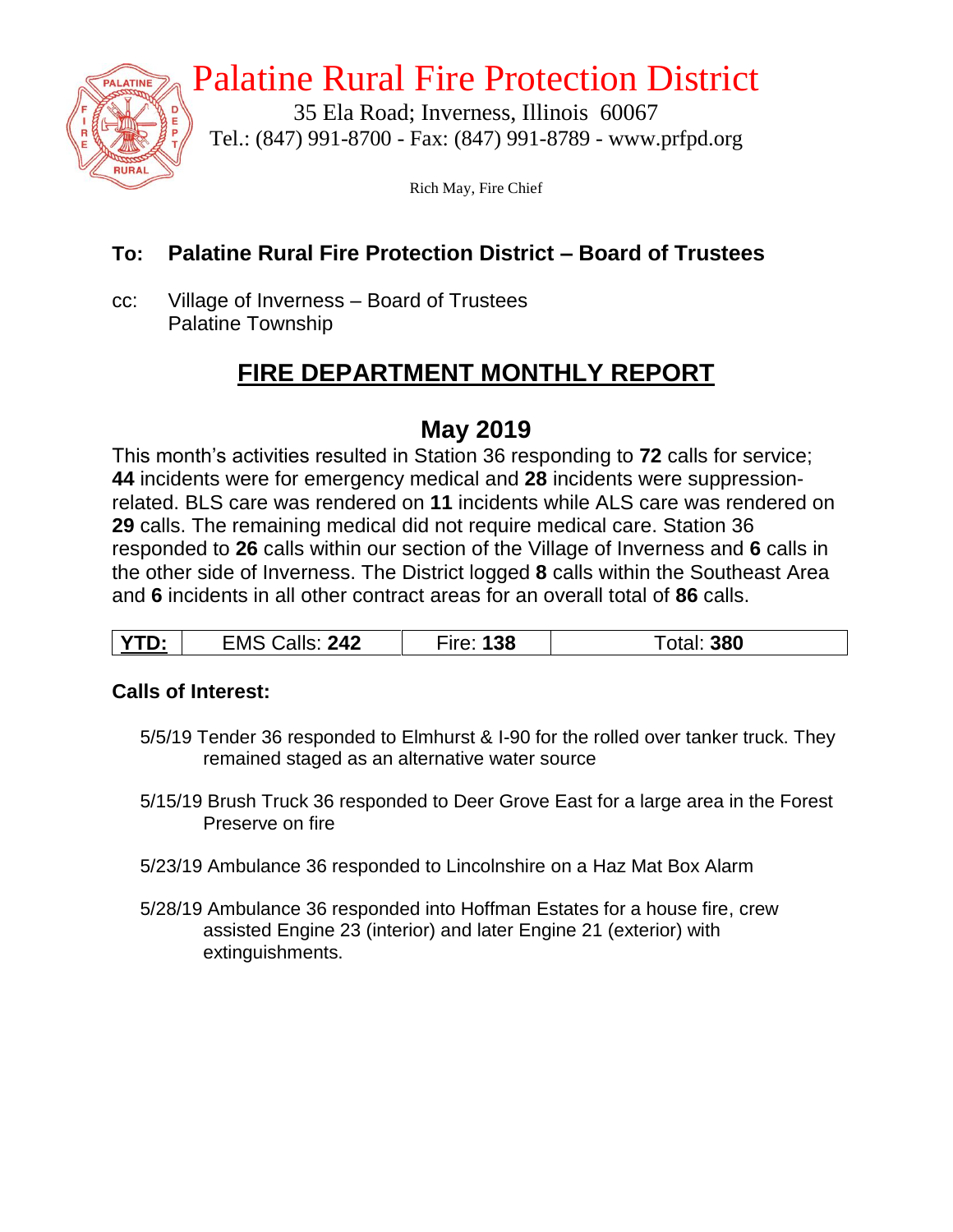| <b>Emergent Response Times – Station 36</b>               |  |
|-----------------------------------------------------------|--|
| <b>Inverness. Little City and Palatine Rural District</b> |  |

|       | <b>Six Minute Response Benchmark</b><br><b>District 36</b>         |                         |                  |                 |                  |                 |  |  |
|-------|--------------------------------------------------------------------|-------------------------|------------------|-----------------|------------------|-----------------|--|--|
|       |                                                                    |                         |                  |                 |                  |                 |  |  |
|       |                                                                    | <b>YES</b><br><b>NO</b> |                  |                 |                  |                 |  |  |
|       |                                                                    |                         |                  |                 |                  | <b>Total</b>    |  |  |
|       |                                                                    | Average                 |                  | Average         | <b>Total</b>     | Average         |  |  |
|       | <b>Number of</b>                                                   | <b>Response</b>         | <b>Number of</b> | <b>Response</b> | <b>Number of</b> | <b>Response</b> |  |  |
|       | <b>Time</b><br><b>Time</b><br><b>Responses</b><br><b>Responses</b> |                         |                  |                 | <b>Responses</b> | <b>Time</b>     |  |  |
| Total | 32                                                                 | 4:45                    | 9                | 6:37            | 41               | 5:07            |  |  |

Percentages: Responded six minutes or under: Average: **78%**

#### **Emergent Response Times – Station 36 Inverness, Little City and Palatine Rural District**

|                  |                          |                   | <b>District 36</b> |                 |                  |                 |
|------------------|--------------------------|-------------------|--------------------|-----------------|------------------|-----------------|
|                  |                          | <b>YES</b>        | <b>NO</b>          |                 |                  |                 |
|                  |                          |                   |                    |                 |                  | <b>Total</b>    |
|                  |                          | Average           |                    | Average         | <b>Total</b>     | Average         |
|                  | <b>Number of</b>         | <b>Response</b>   | <b>Number of</b>   | <b>Response</b> | <b>Number of</b> | <b>Response</b> |
|                  | <b>Responses</b>         | <b>Time</b>       | <b>Responses</b>   | <b>Time</b>     | <b>Responses</b> | <b>Time</b>     |
| May              | 26                       | 4:35              | 10                 | 7:19            | 36               | 5:20            |
| June             | 40                       | 8<br>4:27<br>6:39 |                    | 48              | 4:49             |                 |
| July             | 39                       | 4:28              | 12<br>6:49         |                 | 51               | 5:01            |
| <b>August</b>    | 39                       | 4:02              |                    | 6:31            | 46               | 4:24            |
| <b>September</b> | 34                       | 4:18              | 9                  | 6:38            | 43               | 4:48            |
| <b>October</b>   | 28                       | 4:32              | 8                  | 6:35            | 36               | 4:59            |
| <b>November</b>  | 30                       | 4:42              | 8                  | 7:00            | 38               | 5:11            |
| <b>December</b>  | 37                       | 4:25              | 12                 | 6:48            | 49               | 5:00            |
| <b>January</b>   | 16<br>27<br>4:49<br>7:06 |                   | 43                 | 5:40            |                  |                 |
| February         | 28<br>4:41               |                   | 15                 | 6:52            | 43               | 5:27            |
| <b>March</b>     | 31                       | 4:17              | 10                 | 6:36            | 41               | 4:51            |
| <b>April</b>     | 29                       | 4:37              | 6                  | 7:13            | 35               | 5:04            |
| <b>Total</b>     | 388                      | 4:28              | 121                | 6:52            | 509              | 5:02            |
|                  |                          |                   |                    |                 |                  |                 |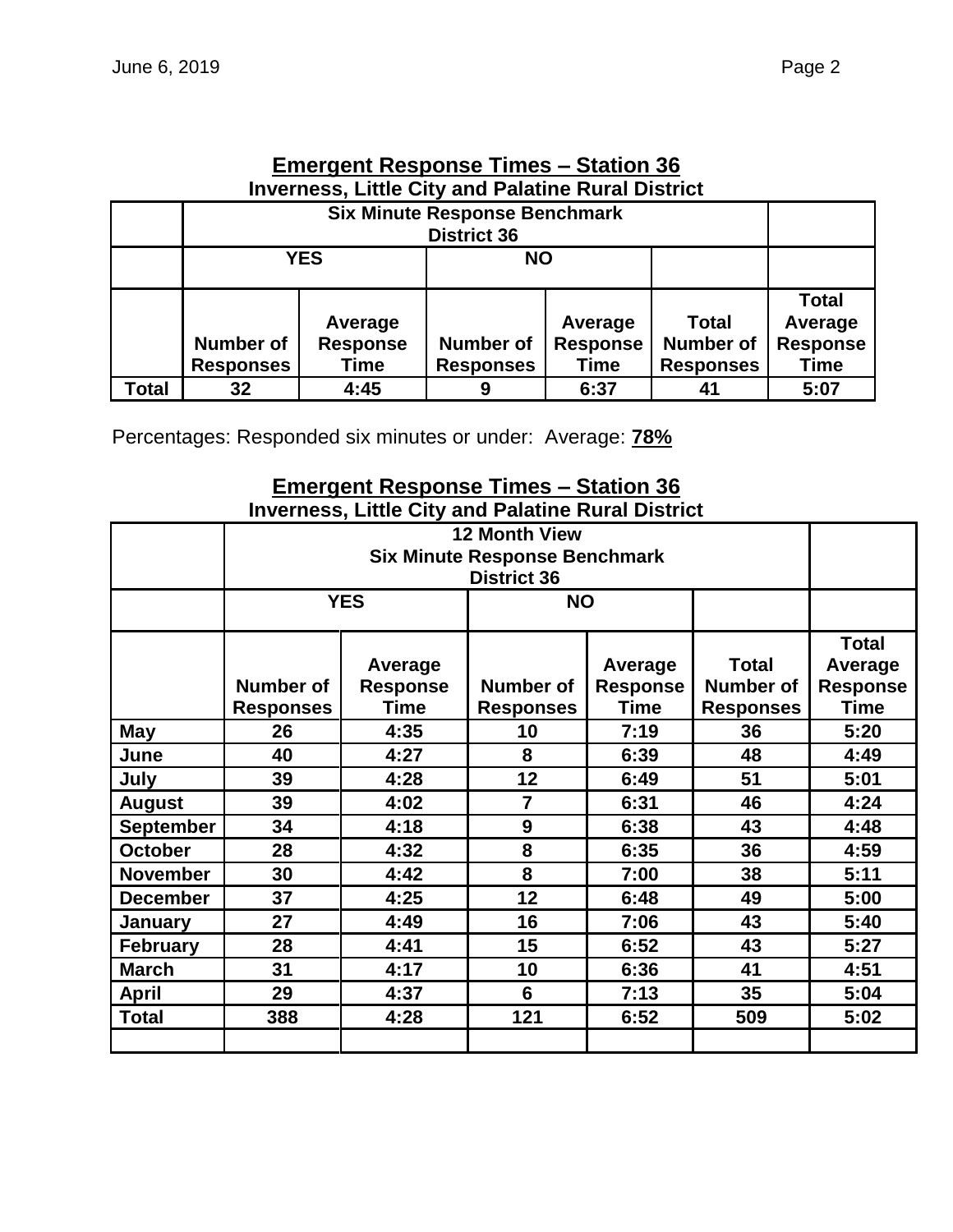### **Inverness Responses**

|              | <b>Six Minute Response Benchmark</b><br><b>District 36</b>                                                         |      |   |                                           |                                                      |                                                           |  |
|--------------|--------------------------------------------------------------------------------------------------------------------|------|---|-------------------------------------------|------------------------------------------------------|-----------------------------------------------------------|--|
|              | <b>YES</b>                                                                                                         |      |   |                                           |                                                      |                                                           |  |
| Zone         | Average<br><b>Response</b><br><b>Number of</b><br><b>Number of</b><br>Time<br><b>Responses</b><br><b>Responses</b> |      |   | Average<br><b>Response</b><br><b>Time</b> | <b>Total</b><br><b>Number of</b><br><b>Responses</b> | <b>Total</b><br>Average<br><b>Response</b><br><b>Time</b> |  |
| <b>INBF</b>  | 3                                                                                                                  | 5:21 |   |                                           | 3                                                    | 5:21                                                      |  |
| <b>INV</b>   | 19                                                                                                                 | 4:16 | 6 | 6:29                                      | 25                                                   | 4:48                                                      |  |
| <b>Total</b> | 22                                                                                                                 | 4:25 | 6 | 6:29                                      | 28                                                   | 4:52                                                      |  |

Percentages: Responded six minutes or under: Average: **79%**

| <b>INBF</b> | Inverness-Barrington Countryside |
|-------------|----------------------------------|
| <b>INV</b>  | <b>Inverness-Palatine Rural</b>  |

## **Mutual Aid/Auto Aid**

|                               | Received      |      | Given         |      |
|-------------------------------|---------------|------|---------------|------|
|                               | <b>Mutual</b> | Auto | <b>Mutual</b> | Auto |
| <b>Barrington Countryside</b> |               |      | 6             | 2    |
| <b>Barrington</b>             |               |      | 2             |      |
| <b>Des Plaines</b>            |               |      |               |      |
| <b>Hoffman Estates</b>        | 3             |      |               |      |
| <b>Lake Forest</b>            |               |      |               |      |
| Lincolnshire-Riverwoods       |               |      |               |      |
| Palatine                      | 4             |      | 6             |      |
| <b>Rolling Meadows</b>        | າ             | 10   | ႒             |      |